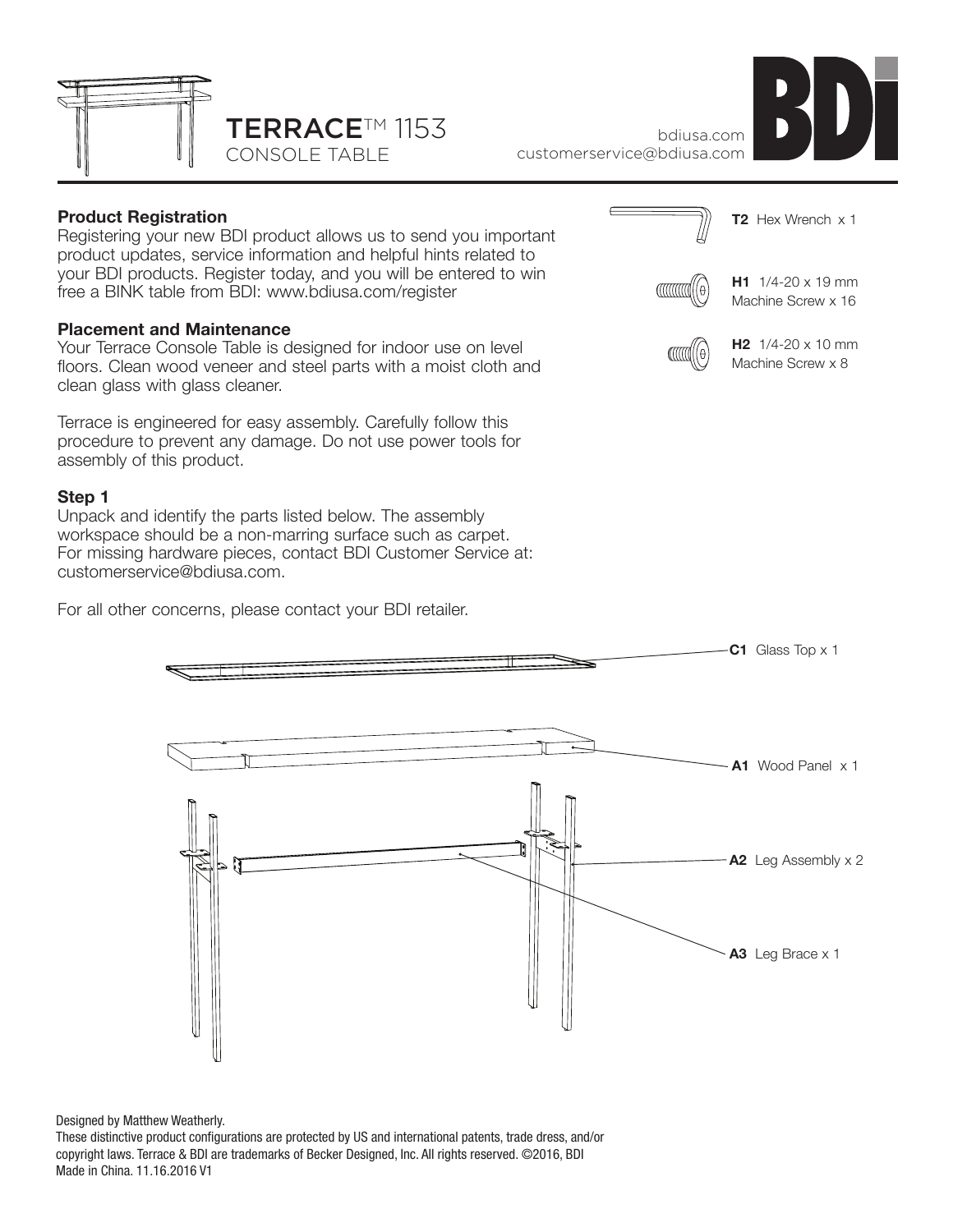## **Step 2 - Attach Leg Assemblies**

With one hand, carefully position the **wood panel A1** on edge. With other hand, slide **1 leg assembly** into the 2 notches on the bottom of the **wood panel** aligning the attachment plates with the corresponding recessed areas. **Make sure the threaded holes on the leg assembly face inward**. Loosely attach the leg assembly with **8 screws H1** using **hex wrench T2**. Do not tighten the screws yet (otherwise the leg brace may not fit).

Attach the second leg assembly but do not fully tighten the screw until after the next step.



TERRACE 1153 2 **BD** CONSOLE TABLE

bdiusa.com customerservice@bdiusa.com